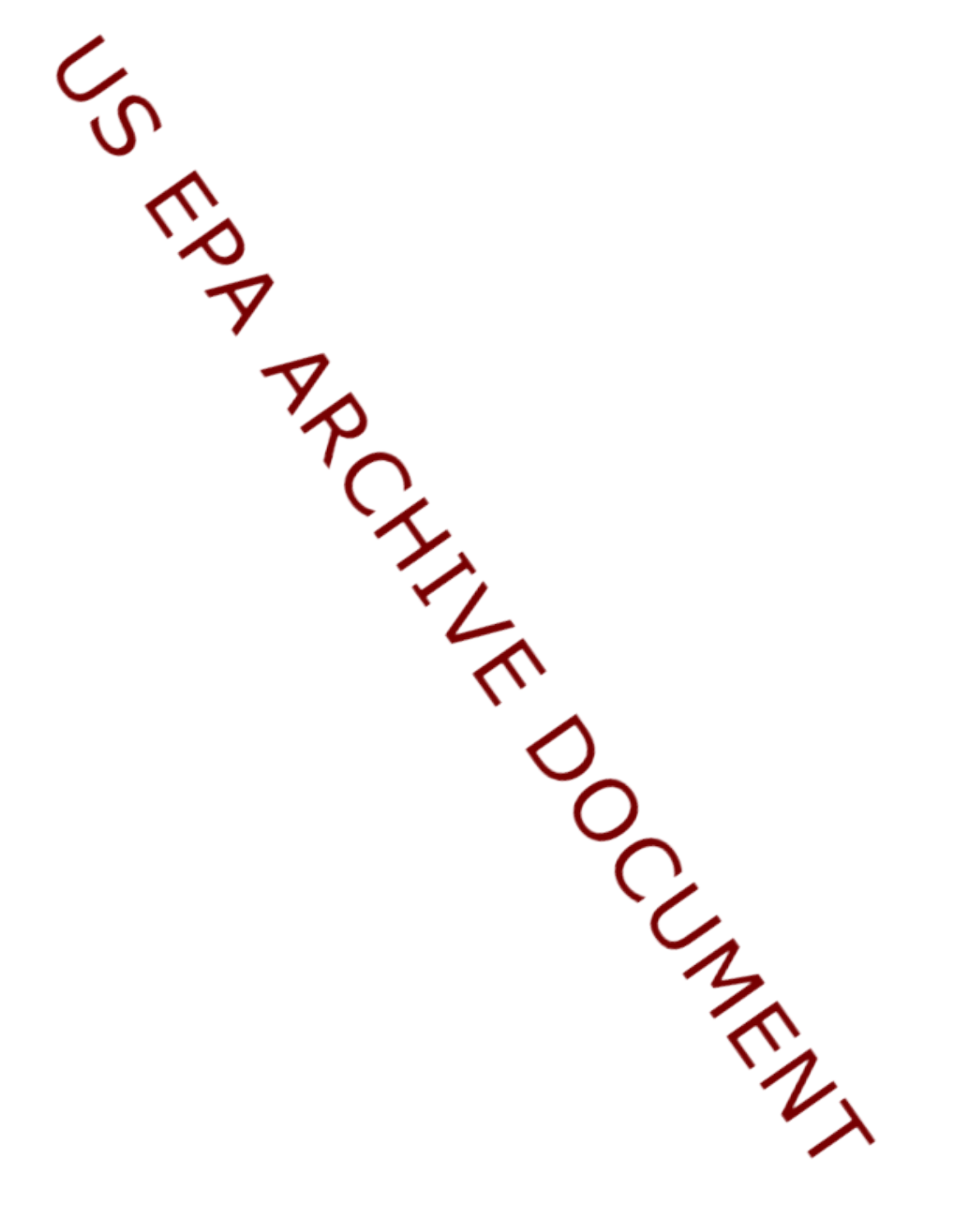# energy&fuels

## Biodiesel Production from Municipal Sewage Sludges

David M. Kargbo\*

U.S. EPA Region III, Office of Innovation, Environmental Assessment & Innovation Division, Philadelphia, Pennsylvania 19103

Received January 29, 2010. Revised Manuscript Received March 30, 2010

Eway Foot Box 1021-211 and Mark Chemical Society 2010, 2011-211 and Mark Chemical Society 2791-2794 : David M. Kargbo\*<br> *Excelse the Chemical Society 2791 and Society 2791 and Society Power Chemical Society Power Chemical* Biodiesel is a fuel comprised of monoalkyl esters traditionally derived from vegetable oils or animal fats. There is currently an unprecedented increase in interest and demand for biodiesel and other fuels derived from renewable biomass. However, pure vegetable or seed oils are expensive and constitute between 70% and 85% of the overall biodiesel production cost. Municipal sewage sludge is gaining traction in the U.S. and around the world as a lipid feedstock for biodiesel production. It is plentiful and consists of significant concentrations of lipids that can make production of biodiesel from sludge profitable. However, there are challenges to be faced by biodiesel production from waste sludge. Determining how best to collect the different fractions and treat them for maximum lipids extraction is a major challenge. To accelerate biodiesel production, cosolvents and high shear mixing have been proposed. Nevertheless, there is very little information on the cost-effective means of increasing lipid solubility. Alkali-catalyzed transesterification is much faster than acid-catalyzed transesterification and is most often used commercially. However, for lipid feedstocks with greater than 1% free fatty acids (FFAs) such as in sludge, acid catalysis followed by base catalysis is recommended because of soap formation with alkali-catalyzed transesterification and high FFA. To boost biodiesel production, it is suggested that wastewater operators utilize microorganisms that are selected for their oil-producing capabilities. This could increase biodiesel production to the 10 billion gallon mark, which is more than three times the nation's current biodiesel production capacity. The presence of pharmaceutical chemicals in sludge poses a great challenge. This requires a careful selection of treatment technologies and microbes that are selective for these pharmaceutical chemicals. Finally, biodiesel production from sludge could be very profitable in the long run. Currently, the estimated cost of production is \$3.11 per gallon of biodiesel. To be competitive, this cost should be reduced to levels that are at or below the current petro diesel costs of \$3.00 per gallon.

### Introduction

Biodiesel holds significant promise as a potential displacement fuel for petroleum-based diesel fuel. The United States (US) and the world are witnessing an unprecedented increase in interest and demand for biodiesel and other fuels derived from renewable biomass. For example, the production of biodiesel in the US has increased from 75 million gallons in 2005 to 250 million gallons in 2006 and 450 million gallons in  $2007<sup>1</sup>$  with an expected total capacity of well over 1 billion gallons in the next few years. Nevertheless, this is still a very infant industry compared to petroleum-based diesel. For example, in 2007, the US burned over 60 billion gallons of petroleum-based diesel compared to 450 million gallons of biodiesel. The increasing demand for biodiesel has led to an increasing need for lipid feedstocks such as soybean, canola, rapeseed, sunflower, palm, and coconut oils. Currently, pure vegetable or seed oils are expensive and constitute between 70% and 85% of the overall biodiesel production cost.<sup>2</sup> As a result, the use of alternative nonedible feedstocks such as Jatropha, animal fats, and waste cooking oil is on the rise.

Municipal sewage sludge is gaining traction in the US and around the world as a lipid feedstock for biodiesel production. First, municipal sewage sludge contains significant concentrations of lipids derived from the direct adsorption of lipids onto the sludge. These energy-containing lipids include triglycerides, diglycerides, monoglycerides, phospholipids, and free fatty acids contained in the oils and fats. In addition, microorganisms used in the wastewater treatment process utilize organic andinorganic compounds in the wastewater as a source of energy, carbon, and nutrients. The cell membrane of these microorganisms is a major component of sewage sludge and is composed primarily of phospholipids.3 It is estimated at 24% to 25% of dry mass of the cell $4.5$  and yields about 7% oil from the dried secondary sludge. Other studies<sup>6</sup> have demonstrated that up to 36.8 wt  $\%$ of the dry sludge is comprised of fatty acids and steroids. With the fatty acids from sludge predominantly in the range of C10 to C18, these are excellent for the production of biodiesel.

Second, sludge is plentiful. In the US alone, approximately 6.2 million dry metric tons of sludge is produced annually by wastewater treatment facilities<sup>7</sup> and is expected to increase in the future due to increasing urbanization and industrialization.

 $^\ast \mathbf{T}$ o whom correspondence should be addressed. E-mail: kargbo.david $@$ epa.gov.

<sup>(1)</sup> National Biodiesel Board. Biodiesel, 800-841-5849. 2007. Available at www.biodiesel.org/pdf\_files/fuelfactsheets/backgrounder.pdf (accessed Apr 2010).

<sup>(2)</sup> Haas, M. J.; Foglia, T. A. Alternate feedstocks and technologies for biodiesel production. In Biodiesel Handbook 2005; Knothe, G., Krahl, J., Gerpen, J. V., Eds.; AOCS Press: Urbana, IL, 2005; pp 42-61.

<sup>(3)</sup> Rittmann, B.; McCarty, P. Environmental Biotechnology: Principles and Applications; McGraw-Hill: New York, 2006.

<sup>(4)</sup> Nelson, D.; Cox, M. Principles of Biochemistry; W.H. Freeman and Company: New York, 2005.

<sup>(5)</sup> Dufreche, S.; Hernandez, R.; French, T.; Sparks, D.; Zappi, M.; Alley, E. *J. Am. Oil Chem. Soc.* 2007, 84, 181-187.

<sup>(6)</sup> Jardé, E.; Mansuy, L.; Faure, P. *Water Res.* **2005**, 39, 1215–1232.<br>(7) *Activated sludge MOP OM-9*, 2nd ed.; Water Environment Federation: Alexandria, Virginia, 2002.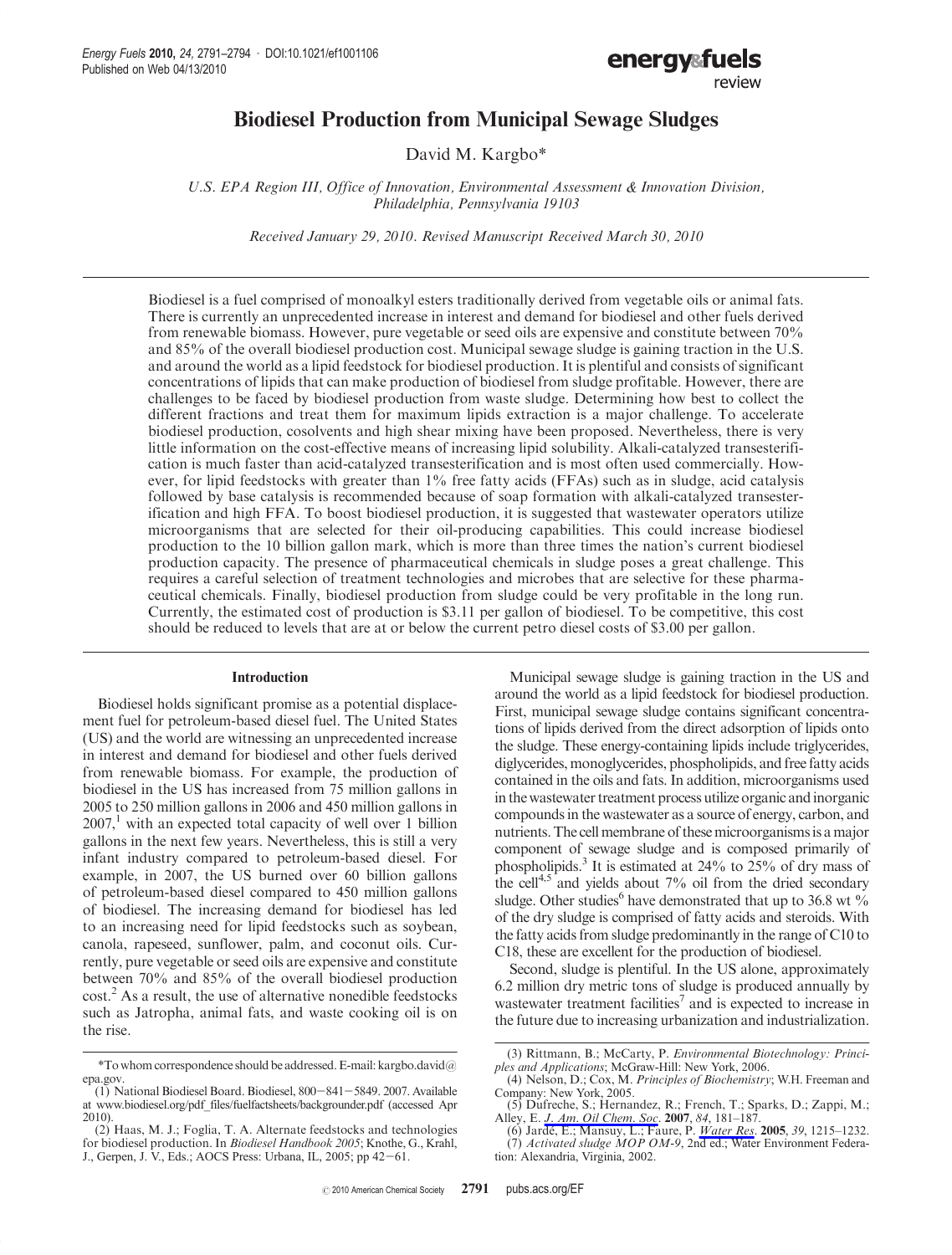### Energy Fuels 2010, 24, <sup>2791</sup>–<sup>2794</sup> : DOI:10.1021/ef1001106

Third, sludge management poses formidable environmental challenges. Land application for agricultural purposes has attracted opposition due to odor and the presence of heavy metals and recently, the potential exposure to emerging pharmaceutical chemicals. Similarly, sludge incineration has resulted in emissions that contain dioxins and heavy metals. Consequently, biodiesel production from sludge as a viable alternative to land disposal will help to solve both energy and environmental problems.

Finally, studies<sup>5</sup> show that integrating lipid extraction processes in 50% of all existing municipal wastewater treatment plants in the US and transesterification of the extracted lipids could produce approximately 1.8 billion gallons of biodiesel, which is roughly 0.5% of the yearly national petroleum diesel demand.

Biodiesel is comprised of fatty acid alkyl esters (FAAEs) produced via base- and/or acid-catalyzed transesterification of lipids using alcohol. Fatty acid methyl ester (FAME) is the term for biodiesel made when methanol is the alcohol used in the transesterification process. Equation 1 is an example of biodiesel production through transesterification of fat or oil in the presence of an acid catalyst producing a mixture of FAMEs and glycerol.



In the above transesterification process, R1, R2, and R3 are long fatty acid chains with only five of these chains common in most vegetable oils and animal fats. The physical properties of the resulting biodiesel (e.g., octane number, cold flow, and oxidative stability) are usually determined by the relative amounts of the fatty esters. In the above transesterification, approximately one volume of oil or fat yields about one volume of biodiesel.

#### Challenges

Biodiesel production from sewage sludge poses huge challenges to overcome if commercial opportunities are to be realized. Some of these challenges are not unique to biodiesel production from waste sludge but to the biodiesel industry as a whole. They include challenges from (i) collecting the sludge, (ii) optimum production of biodiesel, (iii) maintaining product quality, (vi) soap formation and product separation, (v) bioreactor design, (vi) pharmaceutical chemicals in sludge; ,(vii) regulatory concerns, and (viii) economics of biodiesel production.

Collecting Sludge. Primary sludge is a combination of floating grease and solids collected at the bottom of the primary clarifier of a wastewater treatment plant after screening and grit removal. Secondary or activated sludge is composed mainly of microbial cells and suspended solids produced during the aerobic biological treatment of wastewater and collected in the secondary clarifier. Biodiesel production from both primary and secondary sludges is currently undergoing intense research. Challenges do exist in determining how best to collect these fractions and treat them for maximum lipids

extraction. For example, the yield of FAMEs from primary sludge (maximum yield of 14.5 wt  $\%$ ) is significantly affected by the interactive effects of temperature, acid catalyst concentration, and the methanol-to-sludge mass ratio, while the yield of FAMEs from secondary sludge (maximum yield of 2.5 wt %) is significantly affected by the independent effects of the above three factors. Control over these factors can significantly influence the cost of production.

Production Challenges. The optimum production of biodiesel is faced with huge challenges. First, the lipids containing fatty acids are usually extracted and then transesterified. Recently, an in situ transesterification procedure where the fatty acid containing lipids are simultaneously extracted and transesterified has been being practiced. This reduces the reaction time and the amount of solvent and samples required compared to separate lipid extraction and transesterification processes. This is an ongoing area of intense research. Transesterification reaction times can be shortened by increasing the temperature and the addition of enzymes. For example, the addition of  $9-17%$  lipase enzymes significantly decreased the transesterification reaction of tung oil and hence increased the ester conversion of tung oil.<sup>8</sup>

The optimal conditions were reported to be a 2.2:1 molar ratio of methanol to oil, a reaction time of 18 h, a reaction temperature of 43 °C, and a lipase amount of 14%. Second, reaction completeness (>98% complete) and fuel deterioration (acid value) continue to be challenging aspects of biodiesel production from traditional feedstocks and should be no different with sludge feedstock. Using higher temperatures to accelerate the reaction requires pressure vessels because the alcohol (methanol) boils at 148 °F (65 °C). The addition of cosolvents and high shear mixing have also been proposed as ways to accelerate the reaction. Third, the careful selection of catalysts is a key component of successful biodiesel production from lipid feedstocks such as sludge. The catalyst acts to deprotonate the alcohol to make it a stronger nucleophile for reaction with the lipids. Current catalysts are slower, require higher temperature and pressure, require longer reaction times, and require high volumes of alcohol. Considerable catalyst research is also being carried out. However, the research is restricted to solid phase, fixed bed catalysts. The correct choice of a catalyst may reduce glycerin cleanup costs. Finally, to minimize production costs, there is a need to minimize excess alcohol requirements. In addition to incorporating a faster reaction with less energy input, a current industry trend is to use reactors that incorporate separations and internally recycle alcohol. This should be useful also when sludge is the feedstock.

Maintaining Product Quality. Modern diesel engines are very sensitive to fuel quality. Consequently, maintaining biodiesel product quality is essential for the growth of the biodiesel industry. To be classified as diesel, the product must meet ASTM D 6751 specifications for the flash point, closed cup, water and sediment, viscosity, sulfated ash, total sulfur, copper strip corrosion, cetane number, cloud point, carbon residue, acid number, free and total glycerin, phosphorus, and vacuum distillation end point. Primary sludge from wastewater treatment facilities is a source of low-quality fats and grease. Given that the yield of primary (low-quality) sludge is higher than that of secondary (higher-quality) sludge, there is a need to improve lipid solubility in the reaction

<sup>(8)</sup> Xu, G.; Zhang, B.; Liu, S.; Yue, J. Ag. Sci. China 2006, 5 (11), 859– 864.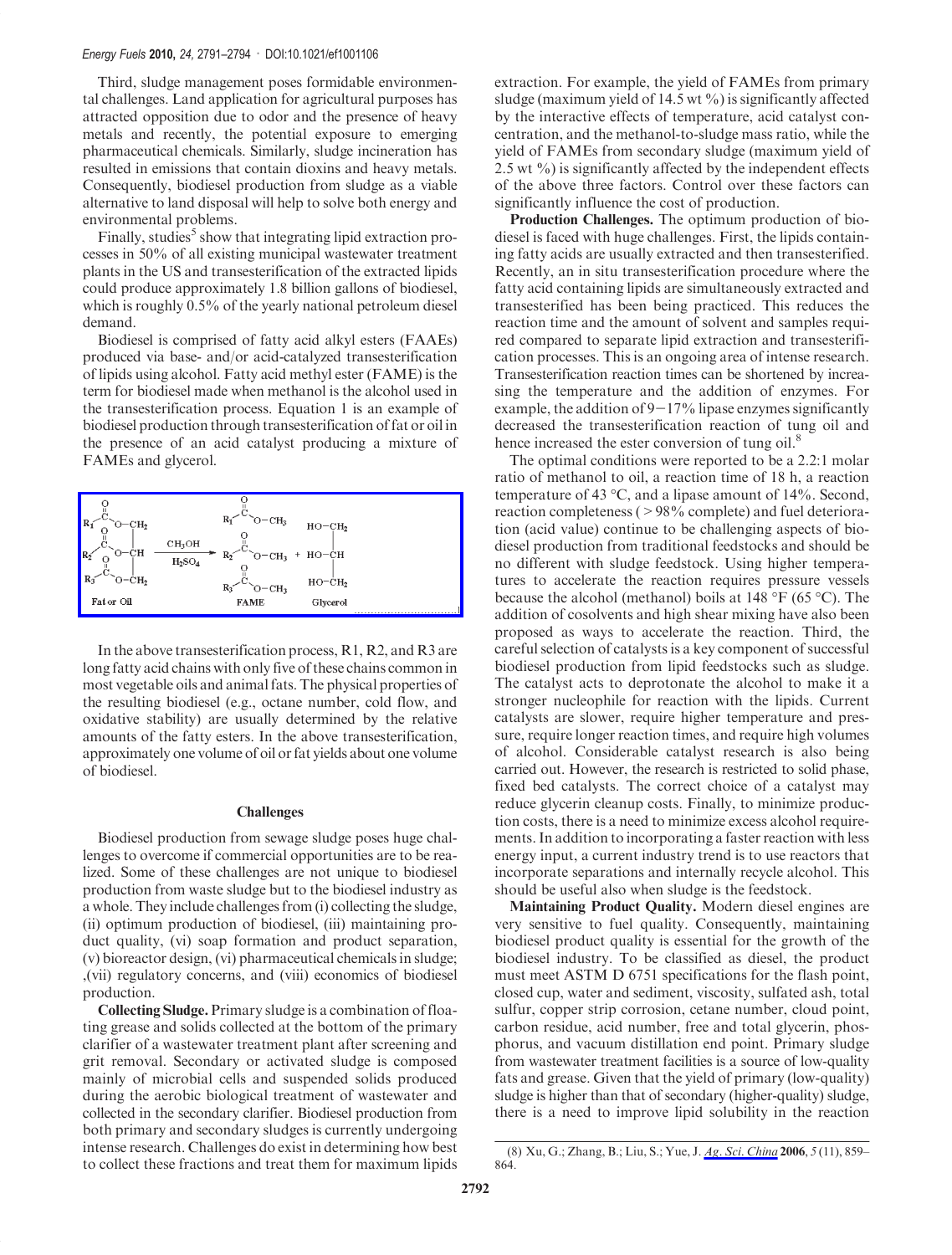#### Energy Fuels 2010, 24, <sup>2791</sup>–<sup>2794</sup> : DOI:10.1021/ef1001106

mixture during transesterification. This is usually solved by the addition of hexane, which significantly increases the biodiesel production cost. A challenge is to find a more costeffective means of increasing lipid solubility.

Soap Formation and Product Separation. Base-catalyzed transesterification is much faster than acid-catalyzed transesterification and is most often used commercially.<sup>9</sup> However, a high concentration of free fatty acids (FFA) in the sewage sludge can result in problems such as soap formation and difficulty in product separation (eq 2).

| Ω<br>HO - C - $(CH_2)_7$ CH=CH(CH <sub>2</sub> ) <sub>7</sub> CH <sub>3</sub>                                             | $^{+}$ | KOH |                     |   |
|---------------------------------------------------------------------------------------------------------------------------|--------|-----|---------------------|---|
| Oleic Acid                                                                                                                |        |     | Potassium Hydroxide |   |
| $K^+$ O - C - $(CH_2)_7$ CH=CH(CH <sub>2</sub> ) <sub>7</sub> CH <sub>3</sub><br>$\rightarrow$<br>Potassium oleate (soap) |        | $+$ | $H_2O$<br>Water     | . |

The soaps formed can gel at ambient temperature, causing the entire product mixture to form a semisolid mass instead of biodiesel. Soaps can also cause problems with glycerol separation and washing. Consequently, biodiesel formation is not suitable for high FFA feeds such as trap grease. For the lipid feedstocks in sewage sludges containing  $>1\%$  FFA, acid catalysis followed by base catalysis is recommended. Here, FFAs are first converted to methyl esters until FFA< 0.5%, when additional methanol is added followed by the addition of a base catalyst to transesterify the triglycerides to biodiesel. The efficient separation of glycerol is important given that the separated glycerol can be used by industry for manufacturing cosmetics and pharmaceutical formulations.

Water can also be a problem as it hydrolyzes fats to form free fatty acids, which then form soap (eq 3).

| $CH2 - O - C - R1$        |       | $CH3 - OH$                          |            |  |
|---------------------------|-------|-------------------------------------|------------|--|
|                           |       |                                     |            |  |
| $CH - O - C - R_2 + H_2O$ |       | $CH_3 - O - C - R_2 + HO - C - R_1$ |            |  |
|                           |       |                                     |            |  |
| $CH_2 - O - C - R_3$      |       | $CH_3 - O - C - R_3$                |            |  |
| Triglyceride              | Water | Diglyceride                         | Fatty acid |  |
|                           |       |                                     |            |  |

Bioreactor Design. The bioreactor for wastewater treatment contains microorganisms that use pollutants as the food source to maintain the metabolism of the microorganisms and to generate new microorganisms. A challenge in boosting biodiesel production from sewage sludge is for wastewater operators to utilize microorganisms that are selected for their oil-producing capabilities. This could increase biodiesel production from sewage sludge to the 10 billion gallon mark, which is more than three times the nation's current biodiesel production capacity.

Pharmaceutical Chemicals in Sludge. A review of the applications of lipids in the pharmaceutical field $10$  shows that several vegetable oils (almond oil, apricot oil, avocado

oil, borage oil, coffee oil, safflower oil, etc.) and fish oil and bird oil have been employed as excipients in cosmetic formulations.

Fatty acids used as lipid regulators are also occurring in wastewaters as emerging contaminants that could end up in sludges.<sup>11</sup> The pharmaceutical industry is concerned about traces of its organic chemicals (that may not be adequately treated) adsorbing on sludge surfaces. There is therefore a need to evaluate the effectiveness of the transesterification process to treat these chemicals and convert them to biodiesel. This may require a careful selection of treatment technologies and microbes that are selective for these chemicals. Conversion of these emerging contaminants to biodiesel will not only help solve an energy problem but will also remove from the environment one of the fastest growing and challenging groups of chemicals.

Regulatory Concerns. Sludge is classified as either Class A or Class B, depending on the type of treatment it has received. Class A sludge has benefited from both pretreatment and treatment at the wastewater facility. While most sludge used for biodiesel production may fall under Class A, its use offsite for biodiesel production may come under scrutiny by regulators and the public. With the added cost of transportation, biodiesel producers may want to establish their operations next to the sludge production facility. Standards for Class B sludge are less stringent, and their use is therefore more regulated. Biodiesel producers may not remove the Class B sludge from its production site.

Economics of Biodiesel Production. Although biodiesel is one of the premier forms of alternative energy, its cost of production has hindered its growth and has made it uncompetitive compared to petro diesel. Analysis by researchers<sup>12</sup> indicates that in biodiesel economics, the feedstock (oil) is about 80% of the production cost.

This makes the availability of cheap and reliable biodiesel feedstock a very important issue in biodiesel production. Currently, the estimated cost of production of biodiesel from dry sludge is \$3.11 per gallon of biodiesel<sup>13,14</sup> compared to \$3.00 per gallon for petro diesel (as of January 2010). The biodiesel price is broken down to \$2.06/gal for centrifuge, drying, and extraction processes and \$1.05/gal for other expenses. To be competitive, this cost may need to be reduced to levels that are at or below petroleum diesel costs. One possible solution is for the US Congress to enact a modified biodiesel tax incentive. The 2005 biodiesel tax incentive by Congress sparked a dramatic growth in the biodiesel industry. The credit amounted to \$1.00 per gallon blended if the lipid is derived from most major oilseeds grown within the US or animal-based lipids. All other lipid feedstocks receive \$0.50 per gallon when blended. This tax incentive should be modified to give equal credit to sludge as biodiesel feedstock. Also, the use of high-frequency ultrasound to significantly reduce production costs of biodiesel has recently been reported.<sup>15</sup>

<sup>(9)</sup> You, Y.; Shie, J.; Chang, C.; Huang, S.; Pai, C.; Yu, Y.; Chang, C. H. *Energy Fuels* 2008, 22, 182–189.

<sup>(10)</sup> Alvarez, A. M. R.; Rodriguez, M. L. G. Grassas Y Aceites 2000, 51, 74–79.

<sup>(11)</sup> Razavi, B.; Song, W.; Cooper, W. J.; Greaves, J.; Jeong, J. J. Phys. Chem. A 2009, 113, 1287.

<sup>(12)</sup> Van Gerpen, J. Business management for biodiesel producers; National Renewable Energy Lab: Golden, CO, 2004.

<sup>(13)</sup> Susanne, R. S. Making the best of wastewater. Available at http:// www.biodieselmagazine.com/article-print.jsp?article\_id=2776 (accessed Apr

<sup>2010</sup>). (14) Mondala, A.; Liang, K.; Toghiani, H.; Hernandez, R.; French, T. Bioresour. Technol. 2009, 100, 1203-1210.

<sup>(15)</sup> Mahamuni, N. N.; Adewuyi, Y. G. Energy Fuels 2009, 23 (5), 2757–2766.